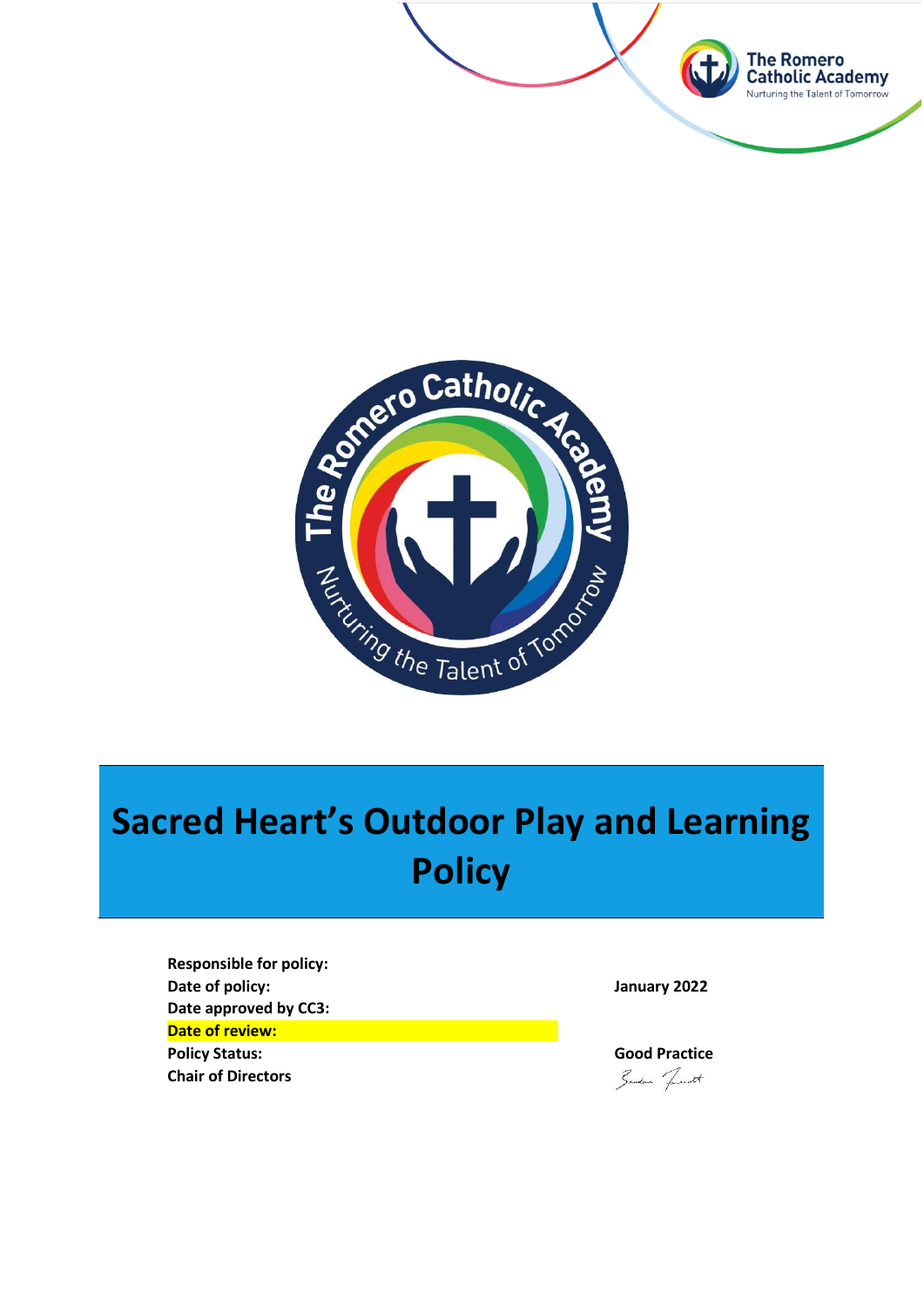## **Contents**

| 1. |  |  |  |  |  |
|----|--|--|--|--|--|
| 2. |  |  |  |  |  |
| 3. |  |  |  |  |  |
| 4. |  |  |  |  |  |
| 5. |  |  |  |  |  |
| 6. |  |  |  |  |  |
| 7. |  |  |  |  |  |
| 8. |  |  |  |  |  |
| 9. |  |  |  |  |  |
|    |  |  |  |  |  |
|    |  |  |  |  |  |
|    |  |  |  |  |  |
|    |  |  |  |  |  |
|    |  |  |  |  |  |
|    |  |  |  |  |  |
|    |  |  |  |  |  |

The Romero **Catholic Academy** Nurturing the Talent of Tomorrow

#### **Summary**

- 1. Our setting recognises that play especially **outdoor play is at the heart of healthy, full development for children.**
- 2. We recognise that in order to learn children must push the boundaries of what is already known and already easily accomplished and this requires children to experience risk and challenge.
- 3. In our desire to do our best for all children in our care we are dedicated to providing a rich play setting where all children have access to stimulating environments that are free from unacceptable or unnecessary risks and thereby offer children the opportunity to explore for themselves through their freely chosen play.
- 4. We will adopt a risk-benefit approach to manage our duty of care to protect and our duty of care to provide for children's needs.

**Article 31 of the UN Convention on the Rights of the Child states that 'A child has the right to rest and leisure, to engage in play and recreational activities appropriate to the age of the child and to participate freely in cultural life and the arts.'**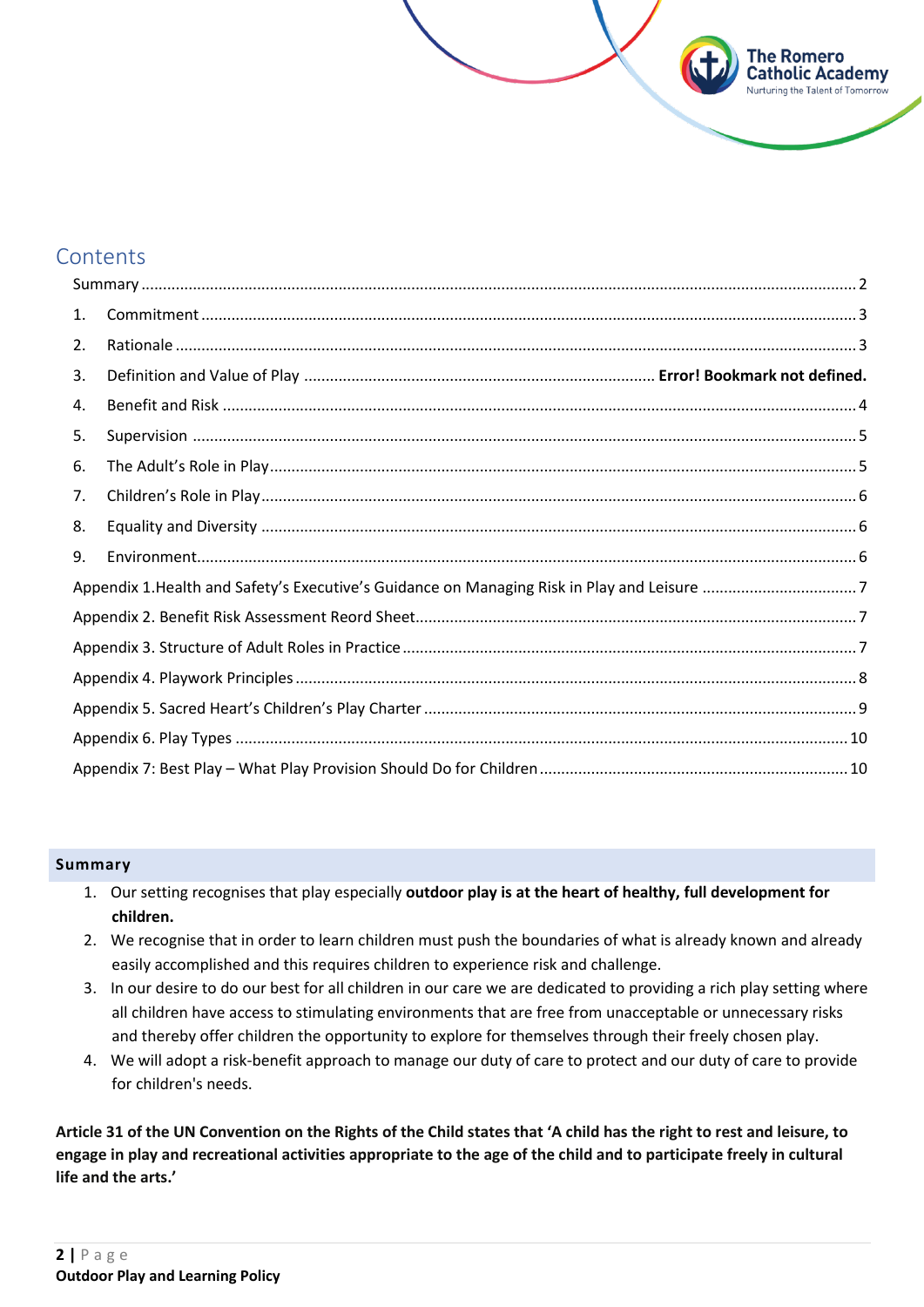**'Health and Safety Executive (HSE) fully supports the provision of play for all children in a variety of environments. HSE understands and accepts that this means children will often be exposed to play environments which, whilst well managed, carry a degree of risk and sometimes potential dangers'. (HSE, 2013)**

*'Play is great for children's wellbeing and development. When planning and providing play opportunities, the goal is not to eliminate risk, but to weigh up the risks and benefits. No child will learn about risk if they are wrapped in cotton wool.'*

Managing Risk in Play Provision: An Implementation Guide (2012)

The Romero

t**holic Academv** 

#### **1. Commitment**

Sacred Heart Primary School recognises that play is an essential part of a happy and healthy childhood. As a school, we provide consistently high quality, sustainable play opportunities for all children. These inclusive opportunities in play are achieved by offering carefully considered outdoor spaces, equipment and toys that offer a rich choice of accessible play experiences for every child.

At Sacred Heart we are committed to using our school vision and this play policy to guide our planning and actions in providing play opportunities for children. We believe play has a vital role in children's health, happiness and wellbeing. It creates children who are independent, confident, imaginative, adaptable, social and able to assess risks**.**

#### <span id="page-2-0"></span>**2. Rationale**

Children spend up to 20% or 1.4 years of their time in school at play. Therefore, this time needs to be coherent and planned for. Changes in society such as heavier traffic, busier lifestyles, improved technology, fewer areas for play and awareness of risk have led to 'play deprivation' for many of today's children. This makes their play opportunities at school even more vital.

Better quality play leads to happier children and happier staff. With better quality play opportunities there are fewer behaviour problems, a more positive attitude to school and improved skills development and learning. As the children improve their quality of play and have more enriching play times, there are fewer accidents and classroom learning is enhanced as the children come in from play happy and ready to learn.

Play is recognised for the important contribution it makes to education and lifelong learning; a finding confirmed by many studies of early childhood. Research shows that play can enhance problem solving; it is also widely regarded as providing opportunities for social interaction and language development which is vital for all our children and in particular for EAL learners and those children with deprived speech and language. The contribution of play to educational development is suggested through the inherent value of different play types e.g. through risk taking and exploratory play in formal and informal settings, allowing children to experiment, try new things and push their boundaries in a safe environment.

We surveyed the children in December 2021 for their views on play time, they highlight the need for improvement. Many were positive about their play times, but many children's comments included; '*there is not enough to do'*, 'I'd like to play on the field', '*we need more things to play with'*, '*the playground needs extra things', 'I want to play with children from different year groups' and 'it needs more resources'*.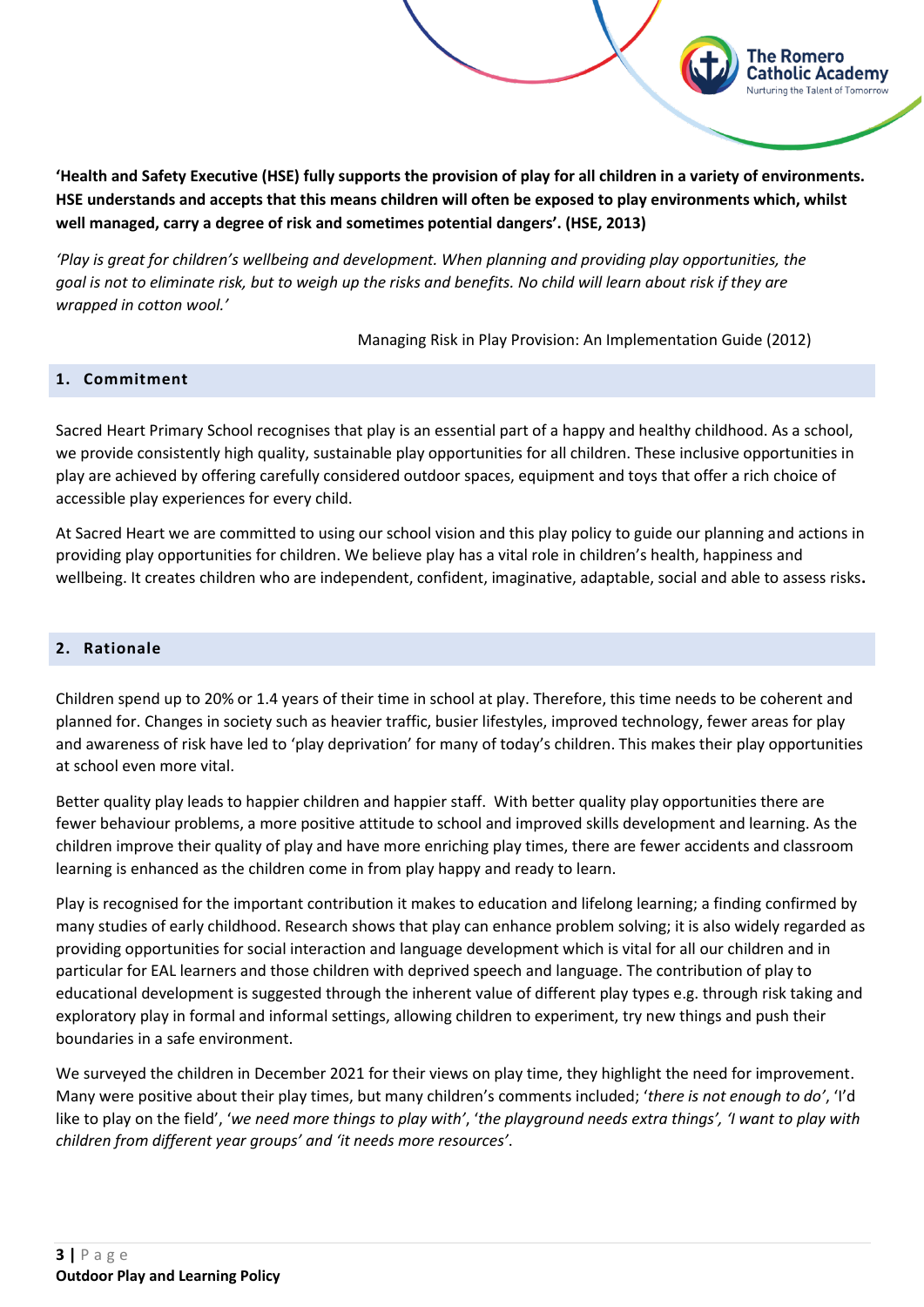#### **3. Definition and Value of Play**

### **The Government's Play Strategy defines play as:**

'*encompassing children's behaviour which is freely chosen, personally directed and intrinsically motivated. It is performed for no external goal or reward and is a fundamental and integral part of healthy development – not only for individual children but also for the society in which they live'.*

The Romero

atholic Academy

#### **Play meets the four components of a child's development:**

- Physical (direct impact on physical development, co-ordination and fitness);
- Intellectual (cognitive development, imagination);
- Educational (the knowledge and understanding of academic outcomes); and
- Social (the development of values, beliefs and self-perception and the parallel communication skills, leadership and teamwork this enhances).

#### **At Sacred Heart the children and staff think that:**

- play allows children to be creative and co-operative.
- play is something you choose to do and that it is fun!
- adults' roles in great play is to be responsive to children's invitations and requests, and to carry out dynamic risk assessments to weigh up the risk and benefits of play activities and develop the children's risk awareness.
- play may be solitary or social.
- play invites investigation and exploration which may test boundaries.
- play makes children happy and happy children are healthier children who in turn can learn better.
- children have a right to play with anything/anyone they choose from the playground resources.
- play enables children to process their experiences of the world.
- play provides opportunities for children to develop their relationships with each other.
- play helps promote independence, teamwork and build emotional and physical resilience.
- through play children learn to take responsibility for their own actions.

#### <span id="page-3-1"></span><span id="page-3-0"></span>**4. Benefit and Risk**

*'Play is great for children's wellbeing and development. When planning and providing play opportunities, the goal is not to eliminate risk, but to weigh up the risks and benefits. No child will learn about risk if they are wrapped in cotton wool.'*

Managing Risk in Play Provision: An Implementation Guide (2012)

Many research studies have found that the social, physical and mental benefits to children of managed risks are vast. Children become more resilient, adaptable and are keen to try new experiences. Children should be provided with opportunities to challenge themselves and also to experience successes and failures. Risk and challenge is not limited to physical risk – it includes the uncertainties involved in making new friends, playing with children from different backgrounds and building emotional resilience through trying out new experiences with the possibility of failure.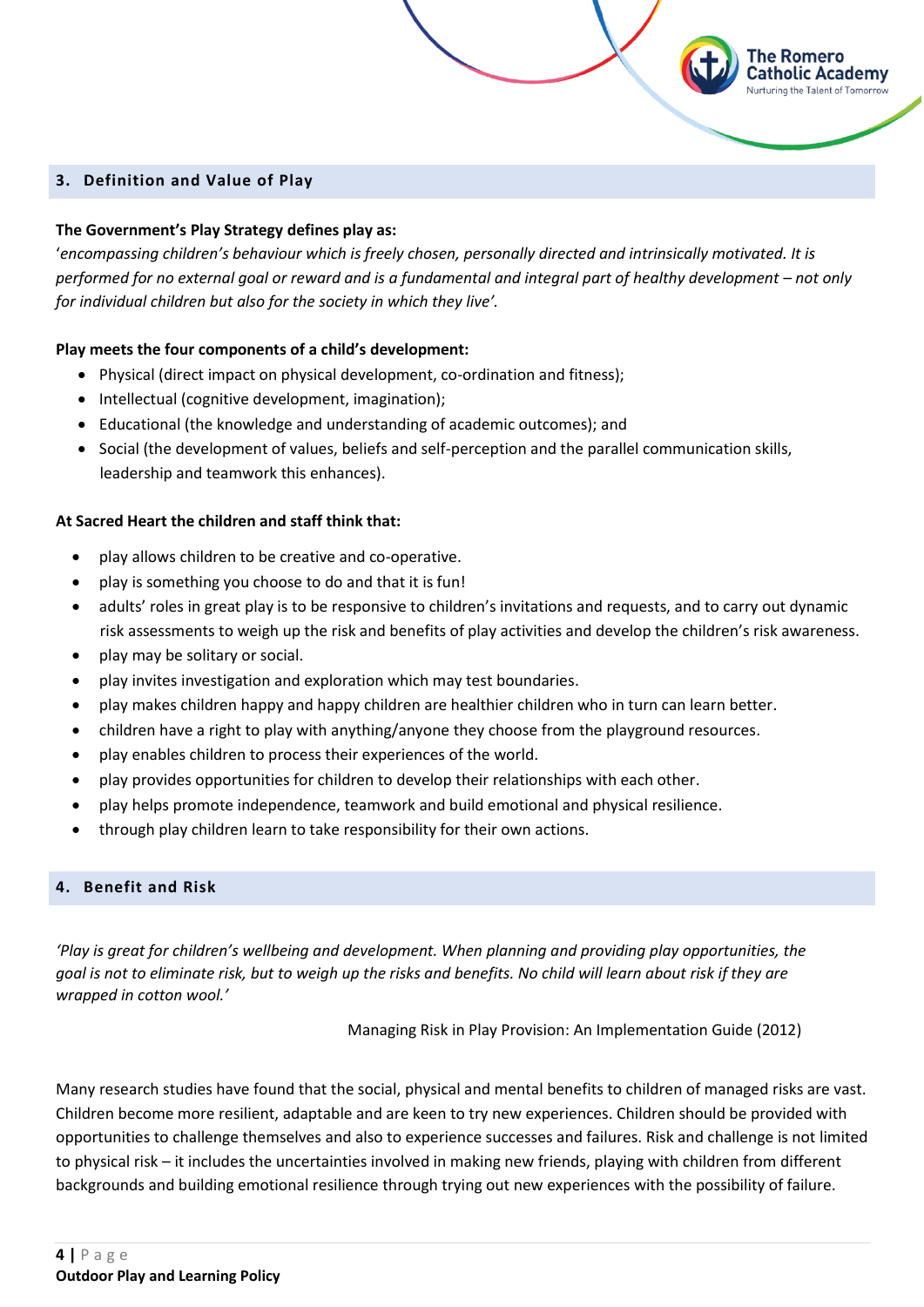*'Without opportunities to take acceptable levels of risk, children's development is inhibited, undermining their capability to deal with the wider unsupervised world'. (DCFS)*

At Sacred Heart we are committed to providing these experiences for our children in a managed way. The Health and Safety Executive offer guidance on the provision of play in educational settings and state that:

The Romero

atholic Academy

## **'HSE fully supports the provision of play for all children in a variety of environments. HSE understands and accepts that this means children will often be exposed to play environments which, whilst well managed, carry a degree of risk and sometimes potential dangers'. (HSE, 2013)**

Sacred Heart will use the Health and Safety Executive's guidance on Managing Risk in Play and Leisure (www.hse.gov.uk) **(Appendix 1)** as its principle guiding document in making decisions relating to risk and play.

Our role as play providers is to facilitate the maximum amount of enriching opportunities for children to encounter. They need to learn to manage risk for themselves in an environment that is as safe as it needs to be, rather than completely devoid of risk. The benefit to children of challenging play opportunities should be balanced with any potential risk when carrying out risk assessments. We will adopt a risk-benefit approach and will practice dynamic risk management **(Appendix 2)** to manage our duty of care to protect and provide for children's needs. This approach will encourage the children to identify and manage risks in an environment where adults are present to support them.

#### **5. Supervision**

The law requires that children in school have supervision, but for primary school playtimes there are no stated ratios. During the school day there should be one or more adults present outdoors. Sacred Heart recognises OPAL's three models of supervision: Direct, Remote and Ranging. Except for new children in reception, Sacred Heart does not believe direct supervision is possible or beneficial. Supervision will take remote and ranging models, so that children can quickly find an adult, and adults can patrol large sites to gain an awareness of the kinds of play and levels of risk likely to be emerging.

#### **6. The Adult's Role in Play**

**We, as an entire staff, are fully committed to working with children to provide the play experiences that they want and need in their school. We will have a continuing dialogue with children about the play provision in the playground which will include regular play assemblies, School Council involvement, surveys and other pupil voice outlets.** 

The adult's role will also be to facilitate play and encourage children to assess the risks and benefits of activities within the play setting. The school is working with OPAL [\(www.outdoorplayandlearning.org.uk\)](http://www.outdoorplayandlearning.org.uk/) to help guide a strategic approach to developing play at Sacred Heart. In addition to this, the Sacred Heart Play Team **(Appendix 3)** will work in collaboration with parents, teachers, teaching assistants, the governing body and all other staff as well as the children to implement the changes highlighted in this policy. Lunch time supervisors will take on the role of the Play Team. They will ensure that the broadest possible range of play opportunities are available to children: to observe, reflect and analyse the play that is happening and select a mode of intervention or make a change to the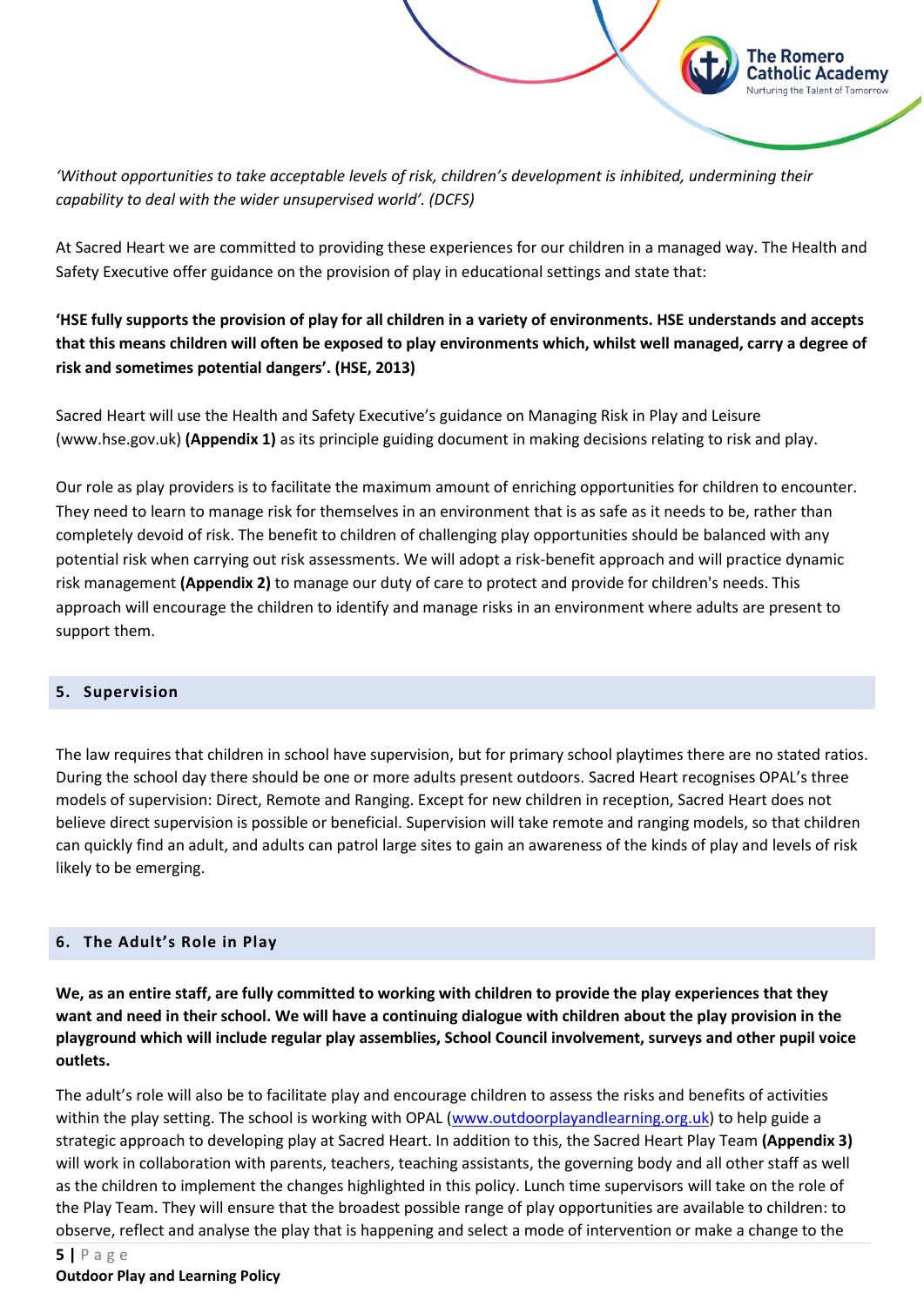play space if needed. The Play Team will be guided by OPAL and the Play Principles **(Appendix 4)** to ensure that the play space is inclusive – supporting all children to make the most of the opportunities available in their own way. Playworkers are a channel of access to new materials and tools and they can act as a stimulus to children to explore and learn. They are also available to participate in the play if invited.

The Romero

atholic Academy

#### **7. Children's Role in Play**

The children will all have access to their own version of the play policy **(Appendix 5).** In it will also include the rights and responsibilities of the children to:

- Have ownership of their play and outdoor learning experiences.
- Respect and look after each other their environment and equipment.
- To take responsibility of their actions surrounding purposely dangerous or unsafe behaviour.
- Ensure that playtimes are fun for everybody.

This children's charter will be shared and explained to all children regularly as part of ongoing assemblies, discussions and dialogue in class and with the School Council.

#### **8. Equality and Diversity**

<span id="page-5-0"></span>Through providing a rich play offer meting every child's needs we will ensure all children, regardless of age, gender, race, disability or other special needs, can develop and thrive, build strong relationships and enjoy school.

#### **9. Environment**

We believe that a rich play setting should ensure that all children have access to stimulating environments that are free from unacceptable or unnecessary risks and thereby offer children the opportunity to explore for themselves through their freely chosen play.

We will strive to continually improve the quality and diversity of our school's grounds to enhance play.

#### **At Sacred Heart we will:**

- use the outdoor space as a natural resource for learning and playing, encouraging the children to value natural or found objects for play.
- include the children when planning for playing and learning outdoors.
- ensure that the outdoor area offers all children the opportunity to investigate, take risks, explore and use their imagination and creativity.
- expect the children to respect the outdoor environment and care for living things.
- give children the opportunity to manage the space and freedom afforded by the outdoors.
- enrich the quality of the environment to maximise the variety of play types **(Appendix 6)** and increase play value.
- ensure that the play space is an integrated area where all children from reception to Year 6 can play safely.
- teach the children their responsibilities with regard to maintaining the quality of their outdoor space, and the equipment available and ensure they take an active part in doing this.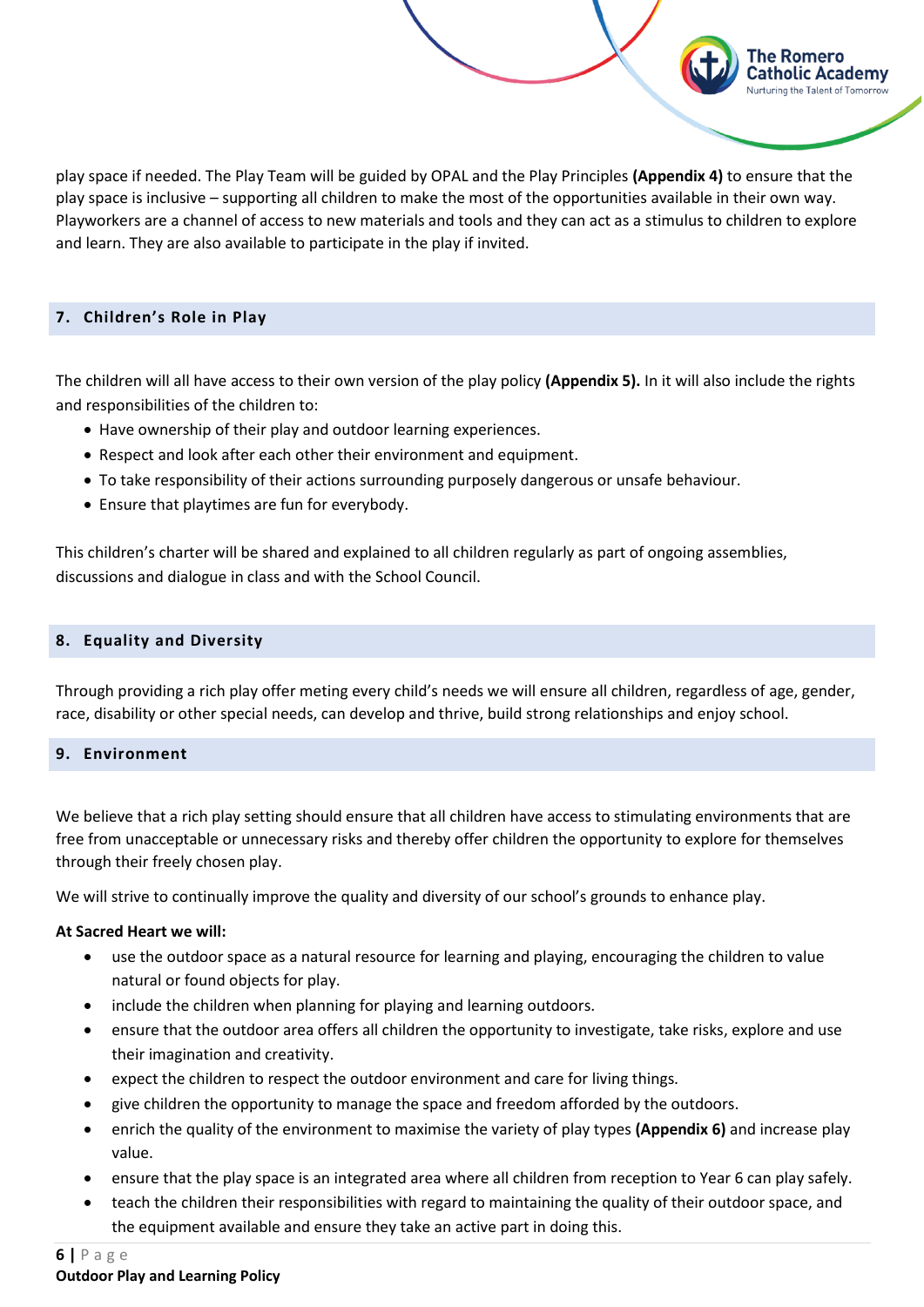• promote children's love, pride and enjoyment of the outdoors, a key foundation for caring for the environment.

The Romero Catholic Academy Nurturing the Talent of Tomorrow

• help children develop confidence in team building and advocating their own rights.

We will use the document 'Best Play' to guide us on what a quality play environment should contain **(Appendix 7).**

#### <span id="page-6-0"></span>**Appendix 1. Health and Safety's Executive's Guidance on Managing Risk in Play and Leisure**

#### **CHILDREN'S PLAY AND LEISURE – PROMOTING A BALANCED APPROACH**

**See PDF attached**

#### <span id="page-6-1"></span>**Appendix 2. Benefit Risk Assessment Record Sheet**

#### **Benefit-Risk Assessment Record Sheet**

**Risk Assessment Date…………… Assessed by…………**

| <b>Description of</b><br><b>Activity, Principle or</b><br>Object, who might<br>be at risk and what<br>kind of harm. | <b>Benefit or Utility</b><br><b>Or Related Policy</b> | <b>Description of risk</b><br>management and<br>maintenance agreed | <b>Nominated</b><br>person | <b>Action</b><br><b>Date</b> |
|---------------------------------------------------------------------------------------------------------------------|-------------------------------------------------------|--------------------------------------------------------------------|----------------------------|------------------------------|
|                                                                                                                     |                                                       |                                                                    |                            |                              |

#### <span id="page-6-2"></span>**Appendix 3. Structure of Adult Roles in Practice**

#### **OPAL Team**

This is the team working directly with OPAL to ensure policy is in place and develop play and outdoor learning at Sacred Heart. It consists of:

The Principal – Mr Paul Madia Play Co-ordinator – Mrs Sophie Newman Play Leader – Miss Claire Harrison Parent/Staff Representative – Mrs Michelle O'Meara Parent Representative/ Associate Governor – Mrs Nikki Crawford Site Service Officer – Mr Tony Henry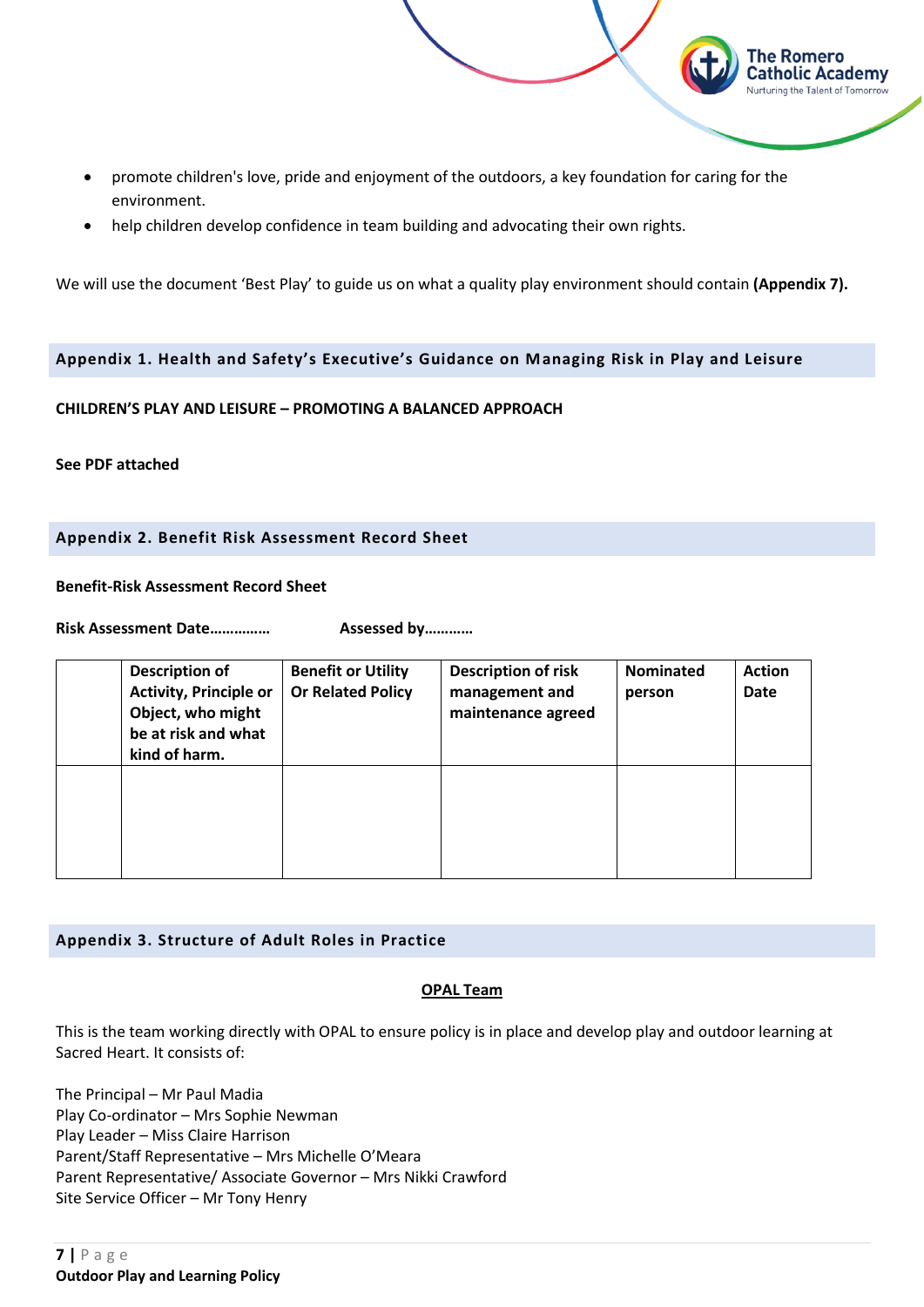

**The Romero Catholic Academy** Nurturing the Talent of Tomorrow

All adults working at the school are part of the play team and have a responsibility to follow this policy. When on the playground at playtimes all staff should act as Play Makers.

However, more specifically at lunch times the following structure exists:

**Play Co-ordinator** (Leads and manages strategy)

**Play Leader**  (Leads and manages playtimes)

**Assistant Play Leader** (Supports play leader and steps up in their absence)

**Play Makers**

(Support children's' play as described in section 7)

#### <span id="page-7-0"></span>**Appendix 4. Playwork Principles**

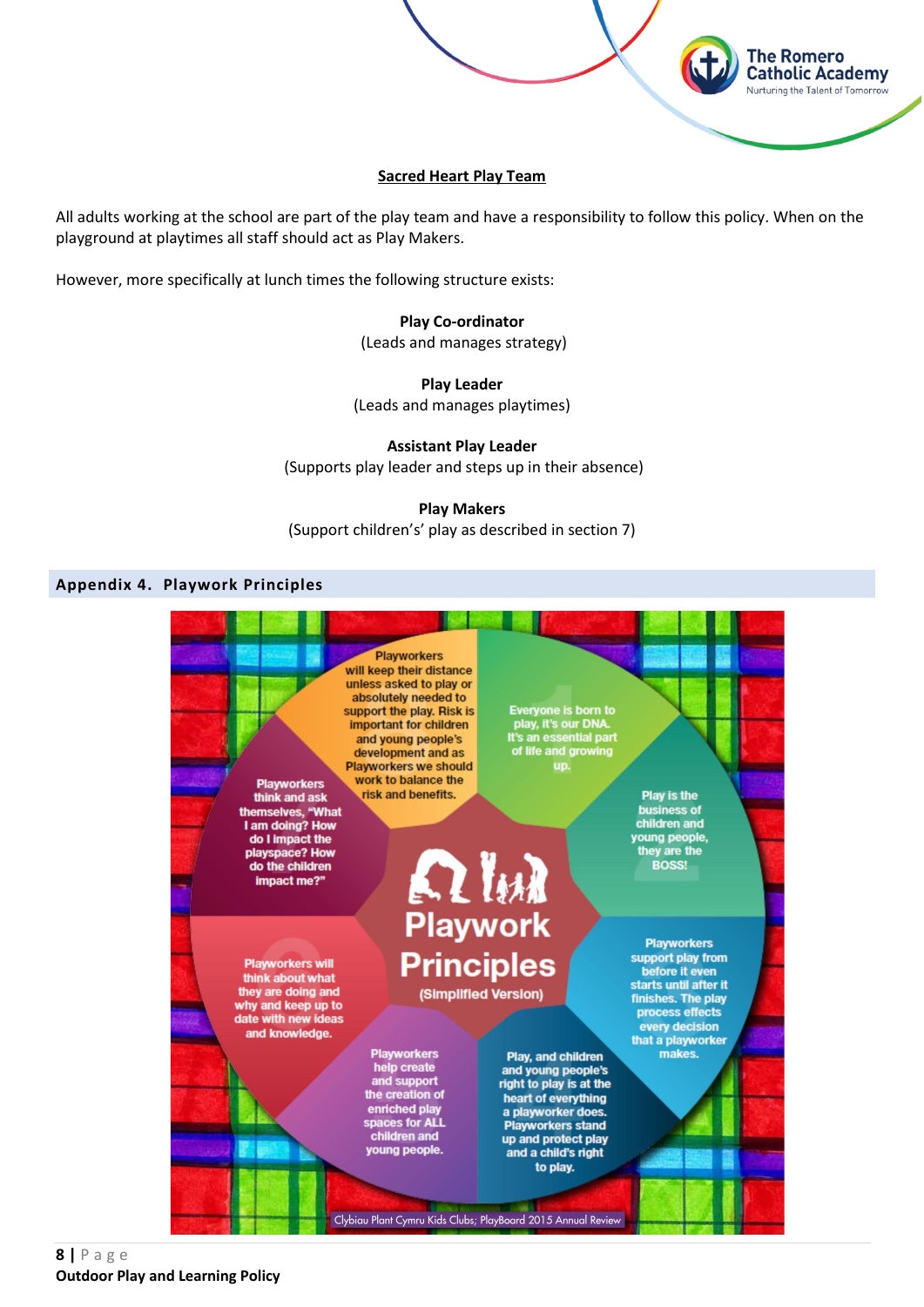**Appendix 5. Sacred Heart's Children's Play Charter**



The Romero<br>Catholic Academy

## *Sacred Heart's*

# *Children's Play Charter*

We have the right to play and enjoy Outdoor Play And Learning (OPAL)

We have the responsibility to make sure everyone enjoys playtime by making sure:

- $\checkmark$   $\Box$  everyone choses what and with who they want to play
- $\checkmark$   $\Box$  we share equipment fairly and kindly
- $\checkmark$   $\Box$  we take care of our play environment and the equipment
- $\checkmark$   $\Box$  we treat each other with kindness and respect
- $\checkmark$   $\Box$  we play safely by taking thoughtful risks
- $\checkmark$   $\Box$  we make sure that everyone has fun and that our play doesn't stop this
- $\checkmark$   $\Box$  we help people if they need us
- $\checkmark$   $\Box$  we allow people to join in with our games
- $\checkmark$   $\Box$  we ask grownups if we need help to sort out our problems
- $\checkmark$   $\Box$  we listen to one and another
- $\checkmark$   $\Box$  we take responsibility for our actions

## **Signed:**